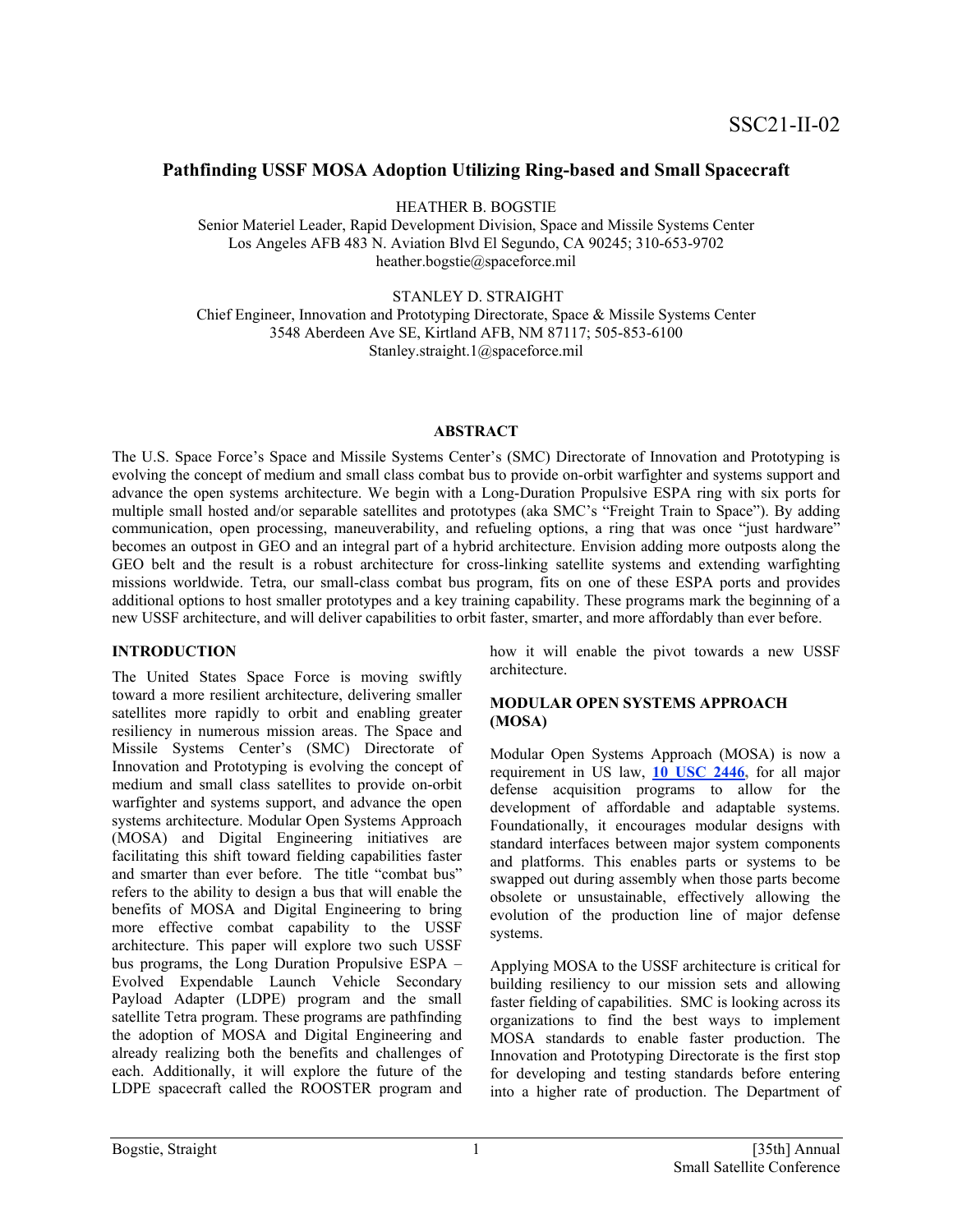Defense has advocated the benefits of MOSA, as listed below.

# **Benefits of MOSA1**

**"Enhance competition** – open architecture with severable modules, allowing elements to be openly competed.

**Facilitate technology refresh** – delivery of new capabilities or replacement technology without requiring change to all elements in the entire system.

**Incorporate innovation** – operational flexibility to configure and reconfigure available assets to meet rapidly changing operational requirements. **Enable cost savings/cost avoidance** – reuse of technology, modules, and/or elements from any supplier across the acquisition life cycle. **Improve interoperability** – severable software and hardware modules that can be changed independently"1

Each of these benefits are being realized by the LDPE and Tetra programs. These benefits are also complemented by implementing Digital Engineering techniques which will allow the USSF to fully realize the rewards of MOSA.

# **DIGITAL ENGINEERING**

Digital Engineering employs a variety of tools to develop space systems prior to bending metal. Programs use these practices to assess future performance of spacecraft which is used heavily in coupled loads analysis for launch, risk reduction, and mission assurance. While contractors have used these practices in the past, there is a desire to do more by building "digital twins" of every spacecraft. These twins can be inserted into a digital sphere of the USSF architecture to better understand architecture gaps and help make investment decisions for USSF priorities.

One of the earliest Digital Engineering pathfinders at SMC is the LDPE follow-on, Rapid On-orbit Space Technology Evaluation Ring (ROOSTER), which will develop a digital model of the ring's interface to the payloads. By handing models to the payload program offices, the modular approach can be evaluated in digital space, thereby reducing risks to the development and final integration with each individual system. Additionally, we will be able to better 'fly' the system in digital space. One critical lesson learned from implementation of the LDPE series has been the effect of different payload requirements on system resources such as pointing, power, thermal management, launch loads management, and overall communications downlink bandwidth. While the focus on the LDPE series has been the benefits of a standard interface, significant integration and test costs are also being realized.

# **LDPE/ROOSTER**

The Long Duration Propulsive ESPA (LDPE) program and its follow-on, Rapid On-orbit Space Technology Evaluation Ring (ROOSTER), are both run by the Rapid Development Division at the Space and Missile Systems Center. LDPE is a medium class bus that hosts six ports for connecting a wide array of ESPA-class prototype payloads. Lovingly called "the Freight Train to Space," it boasts the ability to hold prototypes for various mission areas and classification levels. LDPE can insert separable space vehicles into geosynchronous (GEO) orbit or host dedicated payloads on the ring itself until test completion.



**Figure 1: LDPE as based upon the Northrop Grumman ESPAStar Bus**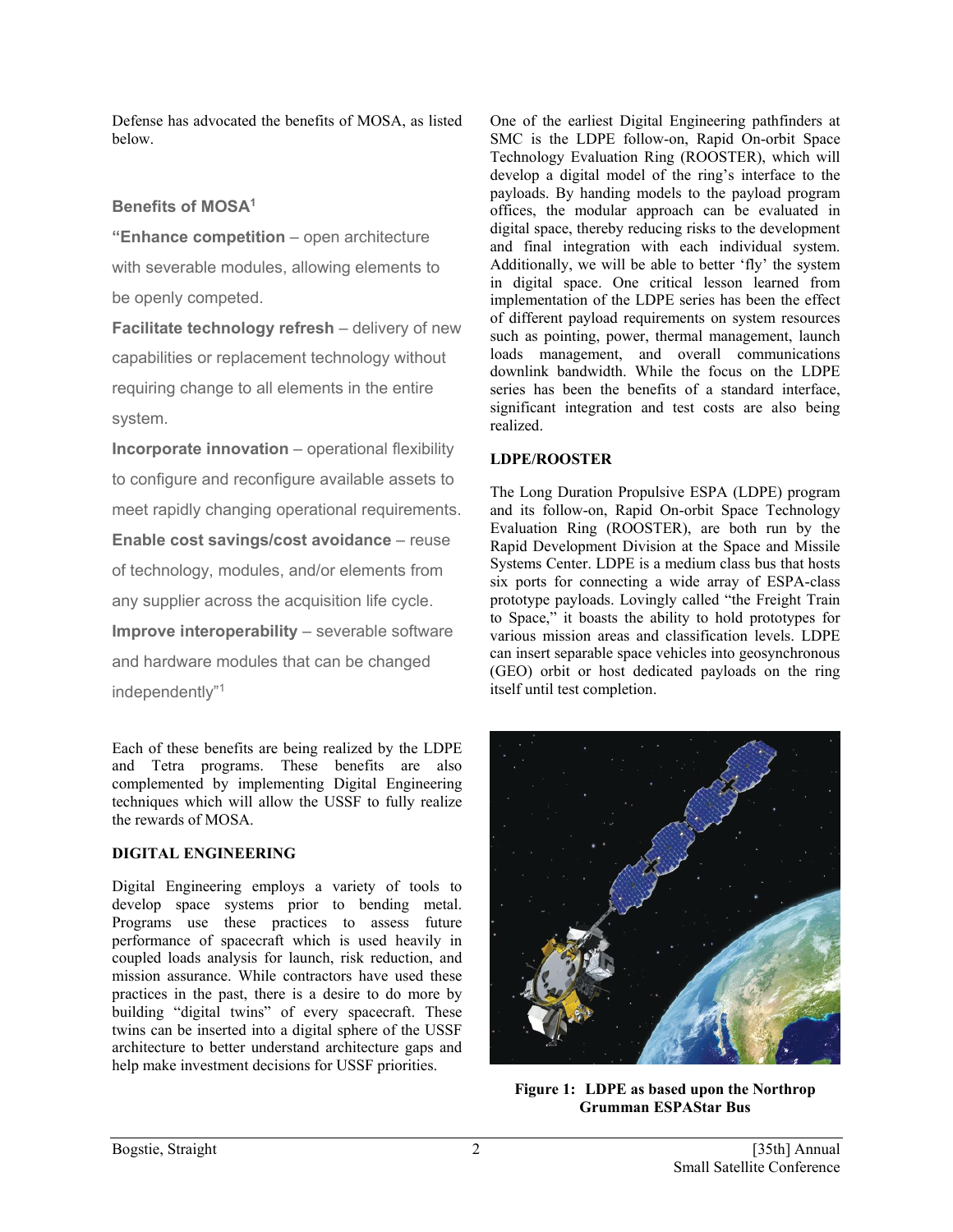SMC is investing in the LDPE capability because it is a great way for mission partners to increase the technical readiness levels of a particular piece of technology for a relatively low price. This approach has realized significant cost savings as opposed to paying for a dedicated launch. The mission partner technology is manifested as a rideshare on a launch vehicle with an anchor program, essentially sharing launch costs. The costs for manufacturing the ring are also shared amongst mission partners. In addition to the payload, partners are responsible for mission-unique costs such as specific integration needs, ground software unique items, and tests that are above and beyond standard integration tests.

Hosting six or more unique payloads comes with many challenges. Integration activities are not standard, thus costs may vary to accomplish appropriate activities and tests. Additionally, the coupled loads analysis of the integrated payload stacks can be at risk, often because payloads are being developed until just before integration and models do not have fidelity until closer to launch. We expect the adoption of Digital Engineering techniques will reduce these integration risks and associated costs, and will improve speed to development and launch.

## **LDPE use of MOSA**

The implementation of MOSA techniques would further complement LDPE's Digital Engineering initiatives. Payloads with a common size, weight, and power (SWAP) could result in a more precise assessment of coupled loads of the integrated payload stack during launch. It would enable late manifesting/de-manifesting of payloads that may or may not be ready for launch. It would also decrease risk to launch by enabling a more predictable model of loads leading into a launch. The LDPE series is currently based upon Northrop Grumman's ESPAStar bus, which can provide significant capabilities as shown below in Table 1.

**Table 1: Northrop Grumman ESPAStar specifications2**

| Capability               | <b>Parameters</b>                                        |
|--------------------------|----------------------------------------------------------|
| Orbit:                   | Optimized for GEO, adaptable for<br>LEO and MEO missions |
| Design Life:             | Multi-year mission life, single string                   |
| Dry Mass (no P/Ls):      | 430-470 kg<br>(orbit dependent)                          |
| Dimensions (no $P/Ls$ ): | 62" dia. x 24" ht.                                       |
| Fuel Capacity:           | $310 \text{ kg}$                                         |
| Payload Mass:            | $> 1,920$ kg<br>$($ > 320 kg per port)                   |

| Total Power (BOL):              | 1,200 W via four-panel solar array                                          |
|---------------------------------|-----------------------------------------------------------------------------|
| Payload Peak Power:             | Tailorable based on mission profile                                         |
| Battery:                        | 96 A-hr Li-ion                                                              |
| Downlink Rate:                  | 256 kbps/1.6 Mbps via AFSCN higher<br>downlink rates available upon request |
| Uplink Rate:                    | 2.0 kbps via AFSC higher uplink rates<br>available upon request             |
| Payload Data Storage:           | 36 Gbytes non-TMR, non-volatile, 500<br>kbytes/day/ payload SOH             |
| Pointing Control:               | $\leq$ 50 µrad (1 $\sigma$ ) via 3-Axis RWA control                         |
| Attitude Knowledge:             | $\leq 10$ µrad (1 $\sigma$ )                                                |
| Jitter at Payload<br>Interface: | $<$ 20 µrad, ( $\sigma$ ), $>$ 0.1 Hz                                       |
| Slew Rate:                      | $\geq$ 1.2 deg/sec                                                          |
| Position Control:               | $12x.9$ N and $4x22$ N REAs, 6 DoF<br>control                               |
| Position Knowledge:             | $< 100 \text{ m}$                                                           |
| Avionics:                       | IAU, BRE440 processor, Virtex 5<br>FPGA, 40 GB memory                       |

The development of cubesat dispensers, such as the P-POD3, provides a good analogy that illustrates the power of the standard interface for both hosted and separable payloads. The cubesat dispenser was central to an explosion of diversity of missions across the space enterprise. The dispenser effectively created a constrained volume and interface, and virtually eliminated critical launch vehicle review except for safety considerations. This simplification of launch access created the fundamental opportunity to innovate at a much lower cost. It also created an open competition space where even a few college students could compete with major corporations and government agencies at a minor cost. This is the heart of MOSA.

The LDPE program has observed initial benefits by extending the cubesat dispenser approach to much more complex systems and payloads. There are several aspects that are analogous to the dispenser example. First, the authors have performed and collaborated on AFRL's Evolved Expendable Launch Vehicle Secondary Payload Adapter Augmented GEO Laboratory Experiment (EAGLE) program's approach for 'Do No Harm' criteria certification with the launch vehicle and other stakeholders sharing the launch. EAGLE was successfully launched 14 Apr 2018 to a near-GEO orbit. This set of criteria creates a significant simplification of the launch coordination, as demonstrated by the cubesat dispensers, by mitigating risks and therefore analysis requirements with the overall launch stack. However, this approach leaves significant room for improvement which we will explain below.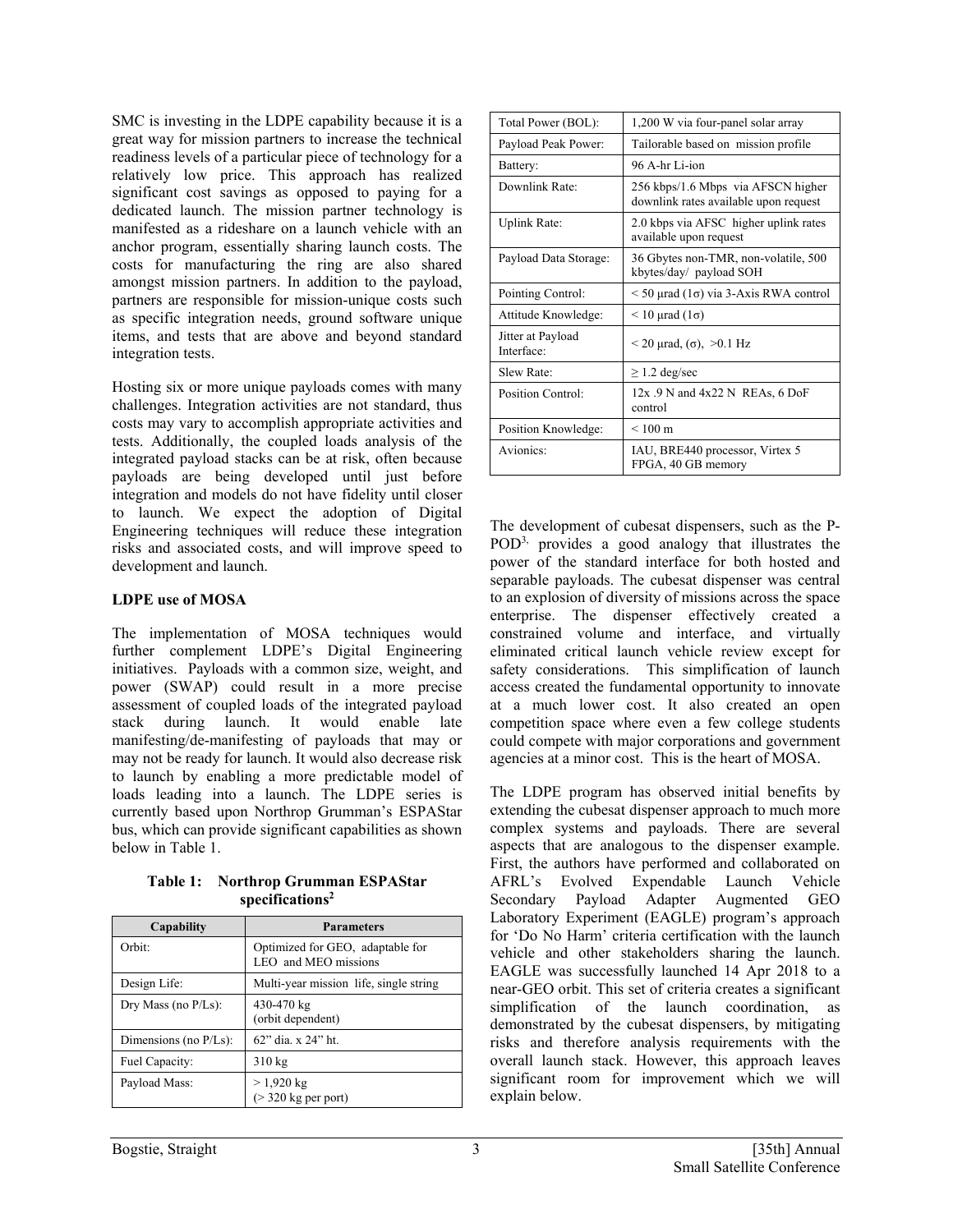

#### **Figure 2: ESPAStar bus illustrates the interfaces between a 'primary' payload and the need for 'Do No Harm' requirements2**

Another parallel to the cubesat dispenser is the creation of a standard envelope and a standard interface, depending upon which canister is chosen. This standard interface envelope is shown in Figure 3. By creating this interface and envelope, the Tetra series (explained in a later section) of spacecraft was able to develop an open competition space, which allowed the small satellite community to expand beyond canisterized volume and constraints. While there are costs incurred with this approach, it is significantly cheaper and more flexible than the traditional canisterized option. By accomplishing the 'Do No Harm' analysis as a consolidated vehicle within the LDPE, the Tetras are able to cost share this approach thereby significantly reducing cost and complexity while taking advantage of the power of the modular interface.



**Figure 3: LDPE accommodation wedges establishing virtual canister boundaries**

### **LDPE use of Digital Engineering**

Digital Engineering will form the foundation of further extending the 'Do No Harm' and containerized approaches in order to increase access to space. The

Aerospace Corporation is using a tool called Coupled Loads Analysis Sensitivity Program (CLASP) to help predict the best SWAP for the ESPA-class vehicles. The LDPE program office will then fund the acquisition of the flight worthy mass model, which will incentivize the payload providers to use the common SWAP. To start, three out of six ports will use common SWAP, while the other ports will be for other missions. Those missions will be obligated to provide flight models one year in advance of launch to enable the coupled load analysis.

Rideshare or "multi-manifest" missions – where several smaller "auxiliary" spacecraft are launched together, usually with a larger spacecraft – are becoming increasingly common. In many such cases, the properties of the rideshare spacecraft are not wellknown during initial launch manifesting. Launch coupled loads analysis is used to predict the structural loads on the launch vehicle and the larger spacecraft, and traditionally relies on detailed dynamic models of all spacecraft in their final launch configuration. For cubesats, the launch community has run these models on the containers and the permutations of all systems within the container. However, models are often unavailable for smaller, non-containerized, spacecraft until close to launch, which limits the ability to flexibly manifest auxiliary payloads or swap them late in the launch integration process.

SMC and The Aerospace Corporation are developing a process by which uncertainty in the loads and related structural verification of a spacecraft can be reduced prior to final definition of the rideshare manifest. The process is based on a series of analytical studies performed with the CLASP tool, which utilizes cluster computing for the calculation of full-fidelity coupled loads analysis; resulting in thousands of potential rideshare configurations. The process works by calculating an envelope of primary spacecraft loads for a wide range of potential launch configurations, including various auxiliary spacecraft attached to ESPA-like adapters. The auxiliary spacecraft are represented in the analysis using dynamic simulator models as opposed to full-fidelity models of the spacecraft. The dynamic simulator models allow the sensitivity study to account for a wide range of potential configurations when actual models of the auxiliary payloads are not available. The envelope of loads across all configurations is then examined to identify areas of the primary spacecraft structure that are sensitive to rideshare manifest changes. This information is utilized to improve the design of the primary spacecraft, or to define requirements on auxiliary spacecraft to improve the potential for compatibility of the entire manifest. If this process is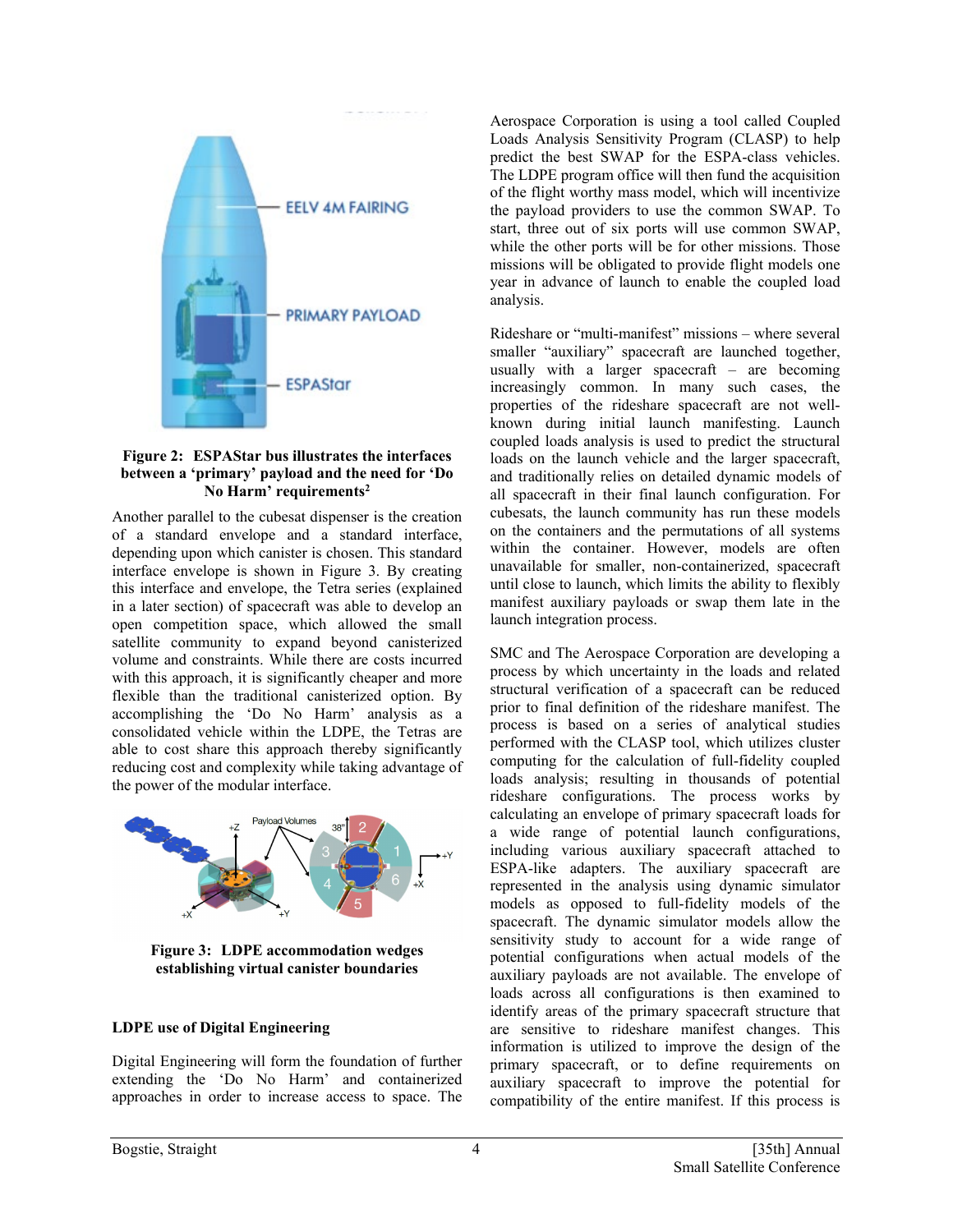applied early in the launch integration of a mission, it will significantly increase the flexibly to manifest auxiliary payloads or swap them closer to launch.

Digital Engineering also enables streamlined and efficient manufacturing and integration processes. These practices were used to manufacture parts critical to the interfaces for the payloads. During the pandemic when travel was limited, digital models assisted in the creation of 3D representations that allowed for "fit checks" to be accomplished remotely.

Another primary area for development by SMC is the problem of thermal management, especially during the coast phase of the launch. The current LDPE approach is to require a near-adiabatic thermal interface. This approach certainly creates a standard, but significantly limits the payload design or requires significant additional thermal design on the side of the payloads, especially for higher power payloads. The opportunity to apply Digital Engineering techniques to expand MOSA standards is a key area of investigation. Models and standards can be much more easily shared and manipulated. While this may seem to break the 'standard' part of MOSA, it allows models to integrate more seamlessly between the bus and the payload. By establishing the standard or thermal model exchange, we hope to drive a more capable system at lower cost and faster speed. For example, an ESPA-class bus could have a lot more heat acceptance and heater power capability as potential service to its payloads. Currently, the bus design is inherently limited in the power capacity of the LDPE ring in the coast phase. This drives considerable complexity and cost, negating the benefits of MOSA to maintain mission capability. By allowing model standards, additional digital trade space is opened up to allow for heat transfer within limits of the existing modular ring design. The limits of this approach will be investigated, and the ability to share and communicate models across multiple agencies and industry partners remains a key challenge to overcome.

Several payload providers have acknowledged the adiabatic interface approach as a key design bottleneck for payloads with varying levels of impact. Many solutions have been investigated, such as power from the launch vehicle or additional batteries to support additional heater power. The solutions drive cost, complexity, and time at the altar of the adiabatic interface. The MOSA framework has the opportunity to manage trade space much more readily in the digital model environment, and to find nearer to optimum solutions using CONOPS, heat transfer, and other model verification techniques at the whole system level.

Payload developers tend to favor a host-as-a-serviceprovider approach, but the thermal interfaces between bus and payload need to be co-developed and managed at the system level in order for the host to enable the MOSA framework. The host-as-a-service-provider approach also tends to drive systems to point solutions that negate the MOSA benefits. These point solutions tend to propagate further design analyses, more time, and further complexity while reducing the modularity.

Again, we propose to utilize heat transfer limits within the combined thermal modeling analysis to allow limits of heat transfer between payload and ring, rather than a carte blanche adiabatic definition. Managing the modularity in digital space allows for limits of the standard to be explored within the established system constraints. Those constraints can be driven by the modularity of the system, but allow for better suboptimization; thus expanding MOSA benefits rather than limiting them.

## **Future of the Rings**

The success of the ring concept across DoD has started a number of conversations on how we can all work together to benefit both the government and industry. Efficiencies in cost, schedule, performance, modeling, risk analysis, mission assurance, and production can be gained from utilizing one program office to manage all of these items. Currently, program offices are purchasing rings one or two at a time and are seeing varied production and integration costs across contracts. Making these rings in a production-like manner, and developing the associated digital twins to these rings, will enable modeling that provides predictable coupled loads analysis prior to launch. This burns down risk for the integrated stack of rideshare space vehicles assigned to any rocket. It also enables the late change out of payloads that would be integrated onto the ring.

An additional opportunity for the rings is to move the satellite from a short mission duration to providing a residual capability on orbit. Currently, LDPE's role is to demonstrate the technical feasibility of prototypes. These demonstrations last up to 18 months, but can go longer if there is a desire to sustain operations to continue gathering data, and if the prototype is still able to perform. Once the demonstrations on the payloads are complete, the mission of the ring is also complete and the ring will proceed to a disposal orbit.

Rather than sun setting these rings, they could remain on orbit and provide services that enable the USSF enterprise architecture. Acting as modular nodes in GEO, they can enable communication through crosslinks, open processing platforms, expanded maneuverability, and on-orbit servicing/refueling for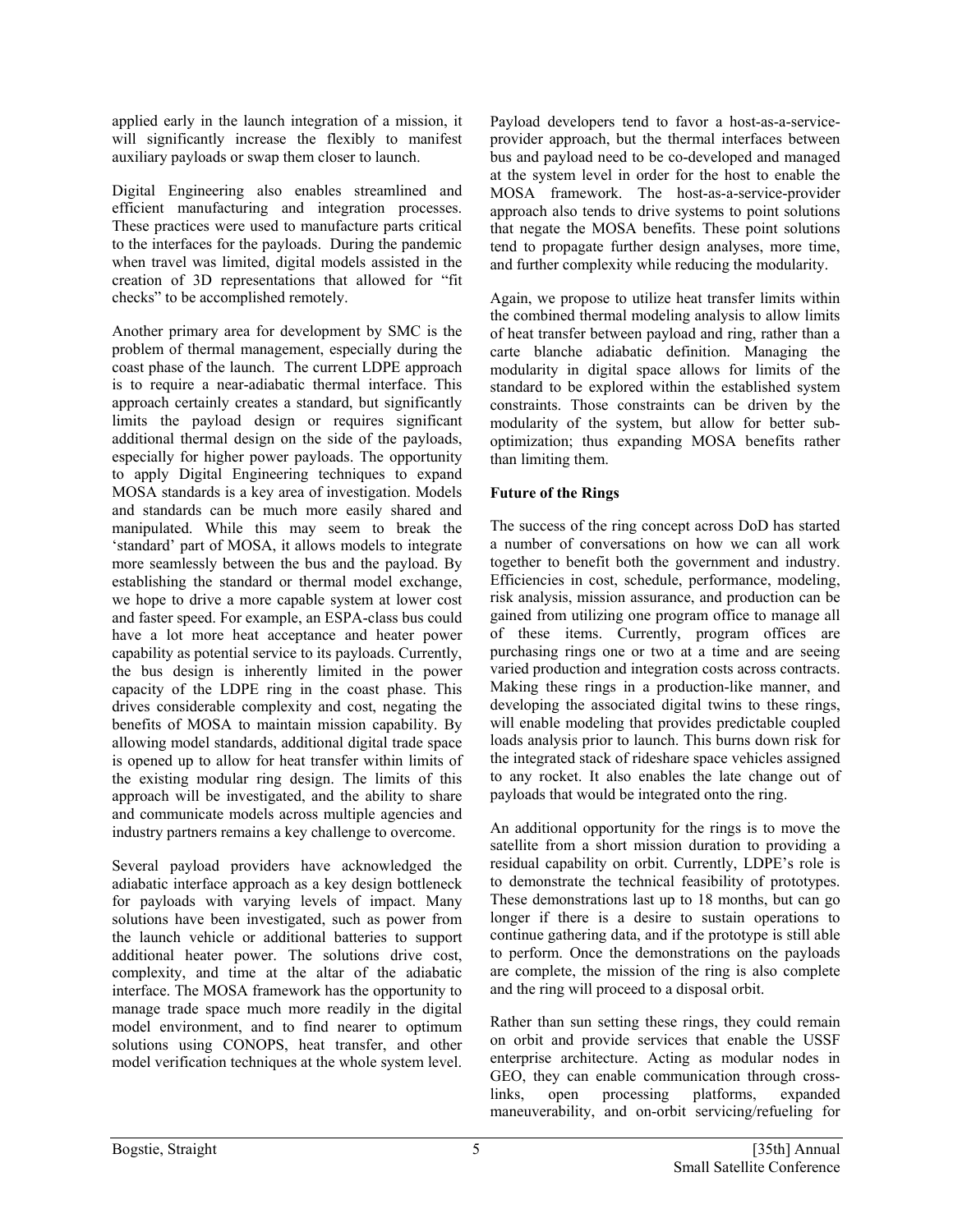other spacecraft. SMC's Innovation and Prototyping Directorate is pursuing many concepts, which tackle these possibilities. In order to make the rings more integral in the future architecture, SMC is looking for opportunities to extend the ring service life to help further the USSF architecture gaps. By using both MOSA standards and Digital Engineering practices, rings across the architecture from various program offices could host these capabilities, effectively creating its own "ring-based modular architecture." Current concepts are also looking to expand this idea into cislunar space. This expansion opens up possibilities even more to establish a foundational architecture that enables mission success for deeper space missions.

This brings the foundation of a total integrated MOSA framework within the USSF architecture. Each ring becomes a modular component of the total architecture that can be cost-effectively introduced and modified as the architecture develops. Along with complementary operations and development of the Tetra class of vehicles, the opportunity for capability evolution should create a whole new approach to providing critical capabilities. Working as complementary as well as additive elements of the architecture, SMC has developed a specific class of small satellite companions to the LDPEs called the Tetra program.

### **TETRA**

In a similar manner, Tetra is a "small class" bus that allows different prototypes to be placed on orbit. Tetra has three primary differences than LDPE.

First, Tetra is a separable payload attached to a ring. This enables a different kind of mission for Tetra. While LDPE is the "Freight Train to Space," Tetra was developed to prove maneuverability that could be used during on-orbit test of a variety of satellites. These performance characteristics can also be used in a variety of training scenarios by both new and experienced operators, providing an on-orbit resource to develop tactics, techniques, and procedures.

Second, Tetra is considerably smaller that LDPE, therefore allowing only smaller payloads to be manifested. This is ideal for new technologies that aren't ready to be hosted on a standalone bus, but need an ability to get to GEO and a way to transmit data back to its owners.

Finally, Tetras are built by three different vendors, which increases the variety of performance characteristics of these satellites and additional industrial base building small satellites. All Tetra spacecraft are procured through the Space Enterprise Consortium (SpEC) to enable competition amongst a

wide set of vendors. Tetra-1 is built by Millennium and will be focused on GEO operations. Tetra-2 is built by Blue Canyon Technologies and is proving out some interesting maneuverability options. Tetra-3 and -4 were purchased as a "two for one" deal and are being built by York, with missions still in definition.



**Figure 4: Tetra-1 being assembled by Millennium Space Systems personnel4**

## **Tetra Leverages MOSA**

MOSA standards have not yet been implemented within the payload accommodation for the Tetra. This was done initially to demonstrate the capacity and cost effectiveness of a wide variety of vendors. Furthermore, a key acquisition goal was to increase the small satellite market in the GEO environment. The success of the Tetra program has borne out the utility and power of the MOSA framework as applied to the LDPEs, as discussed above. There is a requirement for Tetra to be assigned to a LDPE port, so they are beholden to the interface standards established by the ring. Once MOSA standards have been expanded to include multiple vendors for all rings (through the program office running the ring buys), then future Tetras will be able to attach to any port on any ring in any orbit configuration.

The benefit of competition with the LDPE MOSA interface approach has allowed for three completely different vendors to compete and provide unique capabilities to the USSF.

# **CONCLUSION**

MOSA and Digital Engineering are fundamental to our ability to provide a dynamic and cost effective USSF architecture. The initial benefits of these approaches have been clearly proven by the LDPE and Tetra programs. As we consider the future of the MOSA